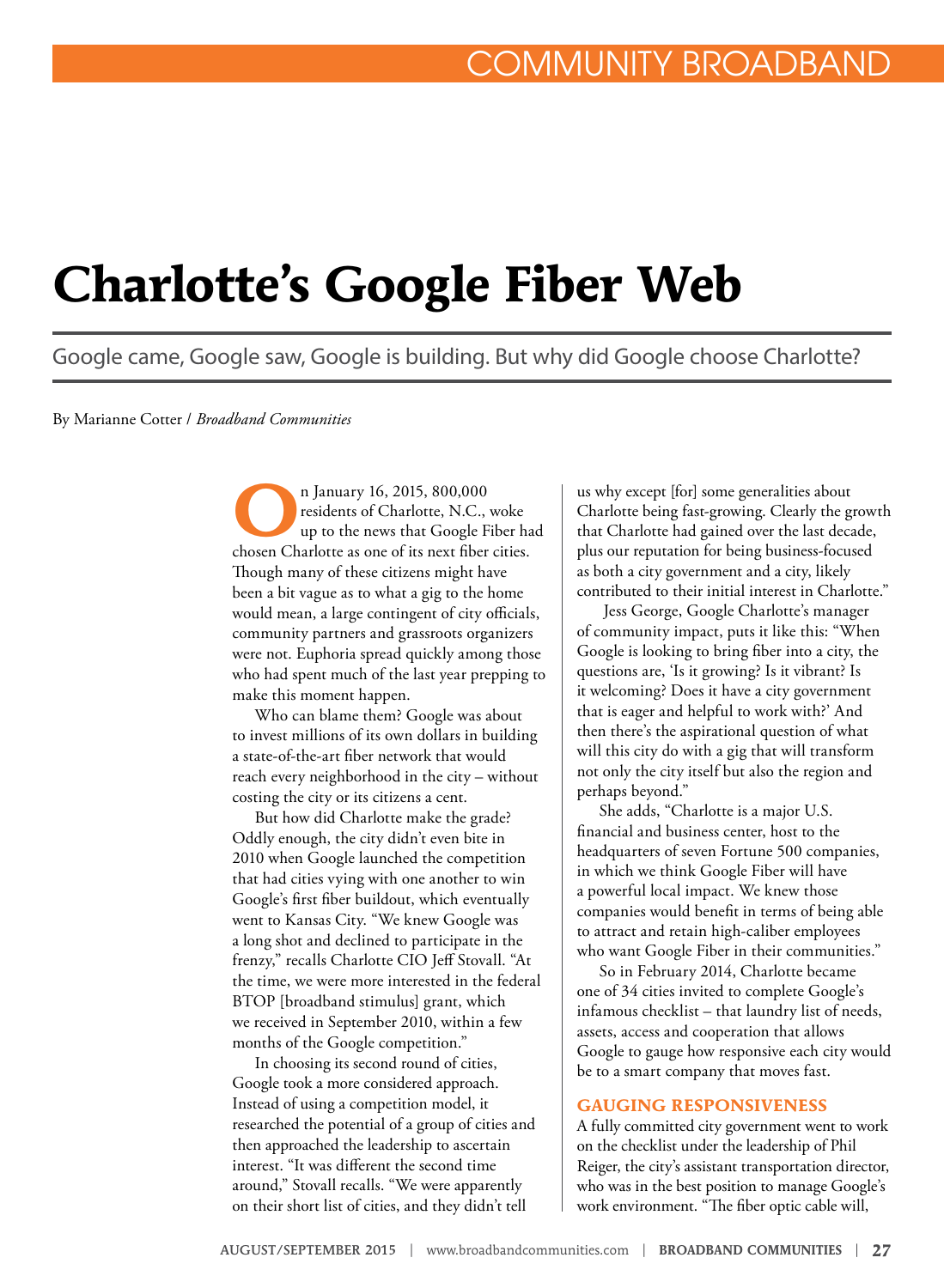

for the most part, be put in the city's right of way between the curb and the sidewalk, so for the practical matter, that's why I lead the effort," he explains.

Reiger and Stovall started by reaching out to other Google cities (in addition to Kansas City–area cities, Austin, Texas, and Provo, Utah, had become Google cities by that time). They visited some of them, including Kansas City, where Aaron Deacon of KC Digital Drive provided considerable advice and support.

"We were able to take what we learned from the other cities and put it into our plan much earlier," says Stovall. "In local government, there's always an advantage when someone else has done it first; you don't have to reinvent the wheel. We had a lot of connections with Kansas City because several of our local government officials have affiliations there through education or profession." Stovall himself had lived in the Kansas City area for seven years prior to coming to Charlotte.

One significant similarity Stovall noticed right away was that Charlotte and Kansas City, Mo., shared the same city manager form of government, as opposed to the mayoral form. The role of the city manager is similar to that of a company CEO, and the mayor's role

is more like that of the chairman of the board. "It makes some differences in the way that we execute that can be material in terms of how you build support, making sure everybody on the city council is on the same page," says Stovall. "Council members have a vote; the mayor doesn't." (A good thing, it turns out, as Charlotte Mayor Patrick Cannon resigned in March 2014 after being arrested on corruption charges, for which he was later convicted. His successor, Dan Clodfelter, was on hand for the Google announcement in January 2015.)

### **WORKING AT THE SPEED OF GOOGLE**

Google expects to work fast, at a speed city governments rarely achieve. Still, the city of Charlotte had a few things working in its favor, including an already streamlined permitting process, one of Google's key concerns. "We didn't have to make any changes to our permitting process to accommodate Google," says Reiger. "Charlotte is unique among cities because we have created a streamlined, citywide utility right-of-way management program. Google comes to one place to get their permits, which gives them permission from city utilities, our tree folks and our right-of-way folks. It's a one-stop shop."

The completed checklist came to 118 pages and was delivered on deadline. The process involved a lot of back-and-forth with the Google team, during which valuable relationships were formed.

### **THE GRASSROOTS COMPONENT**

In February 2014, just after Google identified Charlotte as a possible fiber city, another conversation took place, this one between two local techies – Terry Cox, president of BIG Council, and Alan Fitzpatrick, COO of DC74 Data Centers. They fully comprehended the opportunity at hand. Cox immediately wrote a letter to The Charlotte Observer urging the city to seize the moment. Next, the two formed CharlotteHeartsGigabit.com, a resource to update the community that included a newsletter and Twitter account. Soon they became an integral part of the city's effort to snag Google Fiber. They briefed the press, spoke at conferences and attended official meetings. Cox stood on the podium with the mayor and Google reps when the announcement was made.

Finally Charlotte had its grassroots component in place.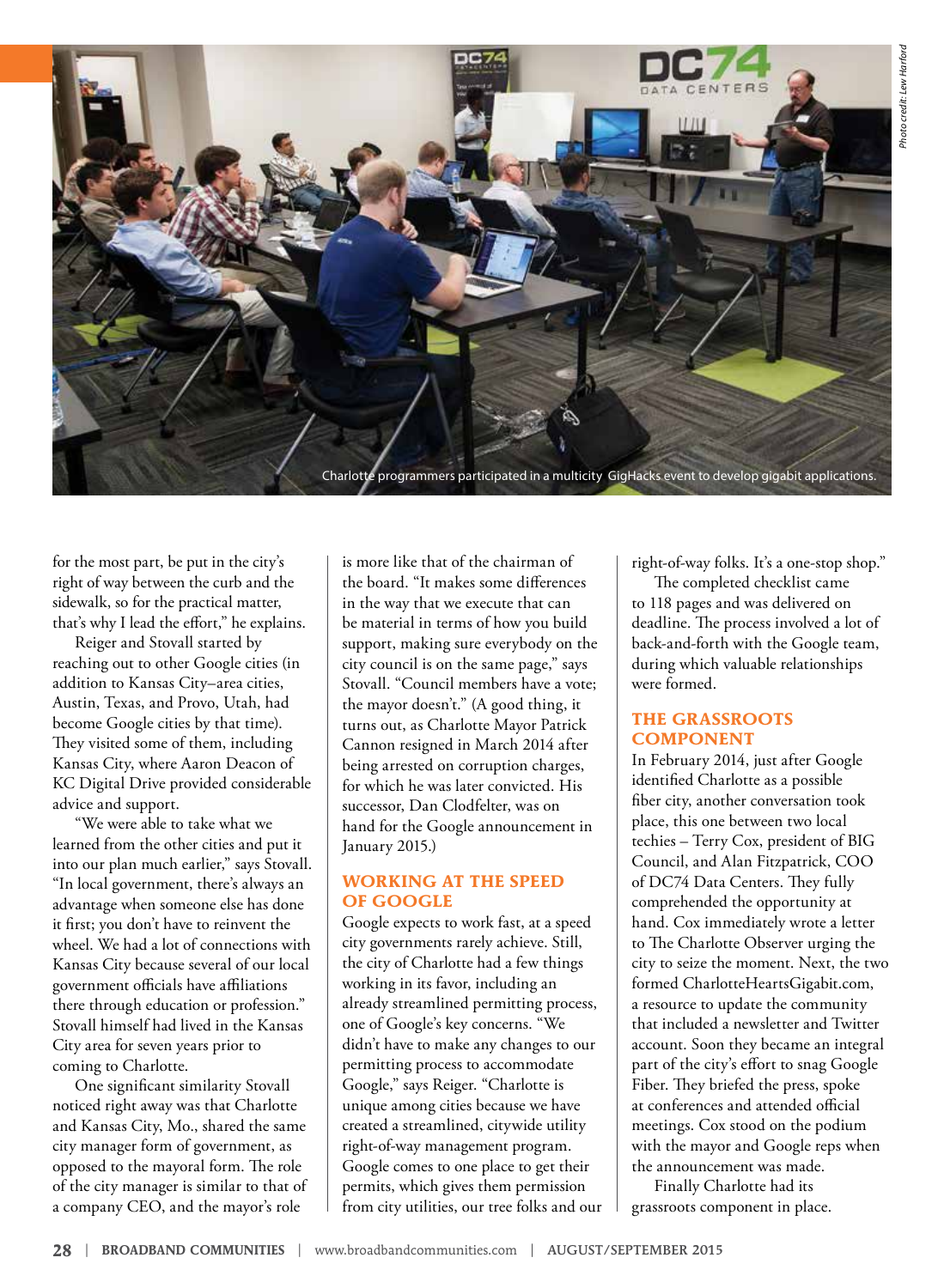Charlotte's tech community is focused on innovation and on the capacity for entrepreneurs to develop the next generation of gigabit apps.

Today, as the buildout proceeds, CharlotteHeartsGigabit continues to drive the conversation about what gigabit Internet will mean for Charlotte. Among other things, it emphasizes innovations, an issue not yet being addressed by a community effort focused on inclusion. In May 2015, CharlotteHeartsGigabit sponsored Charlotte in a multicity GigHacks event, which allowed local teams to create applications that utilized 1 Gbps. (Fitzpatrick made gigabit broadband available to the contestants at DC74 Data Centers.)

Fitzpatrick explains, "Some of the questions we get are, 'Why do we need it? What applications require

it? What does it mean?' To this end, we are building a Gigabit Studio at DC74 Data Centers to provide space for entrepreneurs to develop the next generation of gigabit apps. This will be an extension of the GigHacks weekend event and will serve as a showcase of applications that the community can see, touch and experience. The Gigabit Studio will open summer 2015."

### **DIGITAL INCLUSION**

Google is concerned about the impact of its network on communities and has made digital inclusion a priority. For example, in May 2015, it launched a digital inclusion fellowship program that pairs 16 fellows with local

# **GETTING READY FOR FIBER**

Google continues to expand its roster of fiber cities. What is Google looking for, and how can communities prepare to succeed if approached to complete the checklist?

Specifically, Google is looking for:

- An agile city Google moves fast
- A fully committed city leadership team
- A vision for how a gigabit will transform a community
- A detailed community plan with diverse partners and stakeholders that emphasizes digital media literacy
- Excellent communication and responsiveness during the checklist process
- A streamlined permitting process
- Ease of access to existing infrastructure.

Last (or perhaps first), cities are advised to become fiber ready by **proactively improving existing infrastructure**. "Implement a dig-once policy for construction projects," says Jess George, Google Charlotte's manager of community impact. "Update your building codes for fiber deployments. Provide space on poles for new attachers. These efforts will serve your city well whether you're pursuing Google or working with any other fiber network builder."

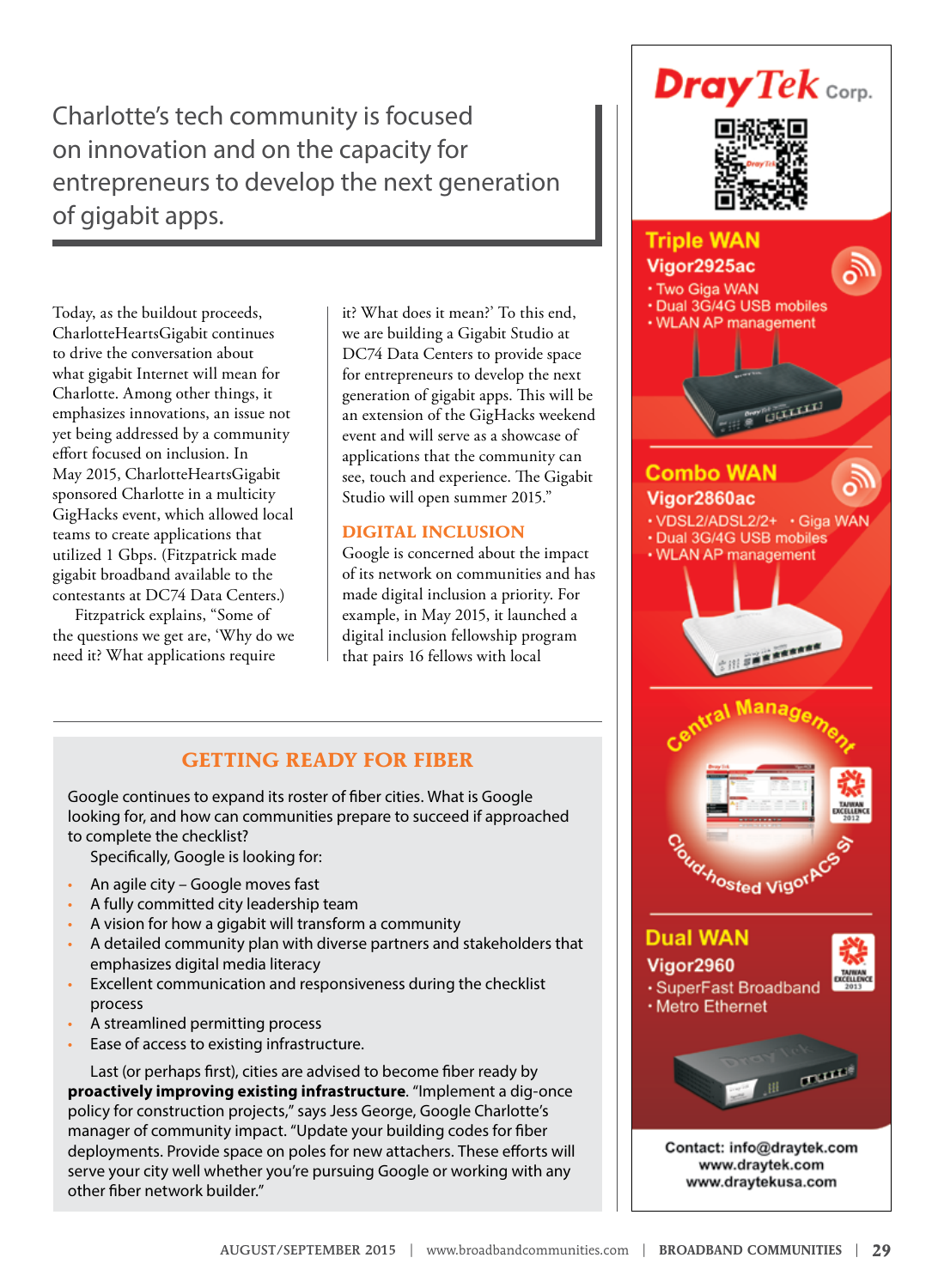# COMMUNITY BROADBAND

community organizations to build digital inclusion programs in the eight Google Fiber cities.

Charlotte had a secret weapon in place long before the city was even on Google's radar: The James L. Knight School of Communication at Queens University of Charlotte was funded in 2010 with a \$6 million endowment from the Knight Foundation to focus on digital media literacy. Under the direction of Dean Eric Freedman, the Knight School brought together a cast of players that built a digital literacy playbook.

The first step was to create a digital media literacy index to establish a baseline for the city's existing digital literacy level. "We asked, 'Do people have the tools they need, the access, the ability to analyze and evaluate and share and create, to work with information in a networked environment?'" explains Freedman. "From our 2012 community survey, we created the digital media literacy index to see where we stand in terms of our performance as a city, and we were able to segment our data by ZIP code, age, ethnicity, education and income to locate populations with the greatest need. Once we knew where our baseline was, we created a number of initiatives that would have an impact, move the needle along the digital media literacy spectrum, and foster citywide engagement. We'll repeat the survey process again five years out, in 2017, measuring the impact of our initiatives and looking for changes in the digital media literacy index across the greater Charlotte area."

All the raw data and reports are accessible on DigitalCharlotte. org, a public-facing Knight School initiative that launched in March 2013 and contains neighborhood toolkits, training programs, learning resources and community updates. However, the Knight School's efforts lacked one critical, costly component: infrastructure.

"We knew we could do the literacy training and advocacy, but what was missing for us was the

infrastructure," explains Freedman. "We had preliminary conversations with Time Warner Cable and other local providers, but we were not able to identify a sustainable solution. We didn't have the resources to crack the city's infrastructure problem, even though we had already identified those communities that were starving for infrastructure and might reap the most dramatic benefits. The data had been shared out, and other municipal agencies, including the Charlotte Mecklenburg Library, were surveying their populations, so we were on the same page and could see our findings and our goals aligning. The groundwork was done. So when Google came along, it sparked that conversation about infrastructure."

### **THE CONVERSATION GOES PUBLIC**

As part of its endowment, the Knight School sponsors an annual Best Minds conference about advocating for and advancing digital literacy, which is designed to help the Knight School develop and refine its strategies. Participants include representatives of various city agencies, Charlotte libraries and schools, Time Warner Cable, the Pew Research Center, Harvard's Berkman Center for Internet & Society, the NC State Board of Education, the Foundation for the Carolinas, the Robert R. McCormick Foundation and others.

With the Knight School's digital literacy work taking root, the Best Minds team considered transforming the conference into a public dialogue. The timing was fortuitous; Google had just begun considering Charlotte as a possible fiber city. In March 2014, as the Knight School began planning its fall 2014 conference, Freedman connected with Erica Swanson, Google Fiber's head of community impact programs, to share the details of the Knight School's mission and its developing digital literacy initiatives.

In October 2014, with the Google checklist process underway and the city looking toward fiber, Freedman invited Swanson to participate in the

next iteration of Best Minds, which was pushed to March 2015 to provide an opportunity for the Google Fiber expansion plans to unfold. Swanson accepted.

"We wanted to capture the conversation about fiber without making Best Minds a Google event per se," Freedman explains. "We wanted the conference to be a pivotal moment, and we were already shaping Best Minds into a public-facing dialogue. Our initial approach with Google Fiber [Swanson] was, 'This is who we are, and this is what we're doing here in Charlotte around digital literacy and inclusion – engaged in measurable activities with a broad array of citywide partners from diverse sectors, working inside our neighborhoods, listening to the needs of our residents and our civic leaders and developing Digital Charlotte as a sustainable, connected learning laboratory to drive the work forward. It was important to us, as we were conceptualizing Best Minds 2015, to have Erica participate in what was becoming a larger public event, as Google Fiber shared our investment in digital inclusion."

As these conversations continued throughout fall 2014 and into January 2015, Swanson saw at first hand the depth and breadth of the effort already underway in Charlotte.

The details of the Best Minds conference were being honed as the fiber checklist period came to an end on May 1, 2014. An announcement by Google was anticipated by the end of the year (and didn't actually come until the middle of January 2015). Freedman had already pushed back the date of the 2014 conference to allow Swanson an opportunity to reconnect with him about the status of fiber in Charlotte.

In the end, the 2015 Best Minds conference was set for March 20–21, 2015, to coincide with the city's third annual Digital Media Literacy Day (another Knight School initiative). Under the theme "Charlotte 2025: The Connected City," the conference was able to leverage the announcement about the city's new infrastructure plans and focus on Google Fiber's long-term